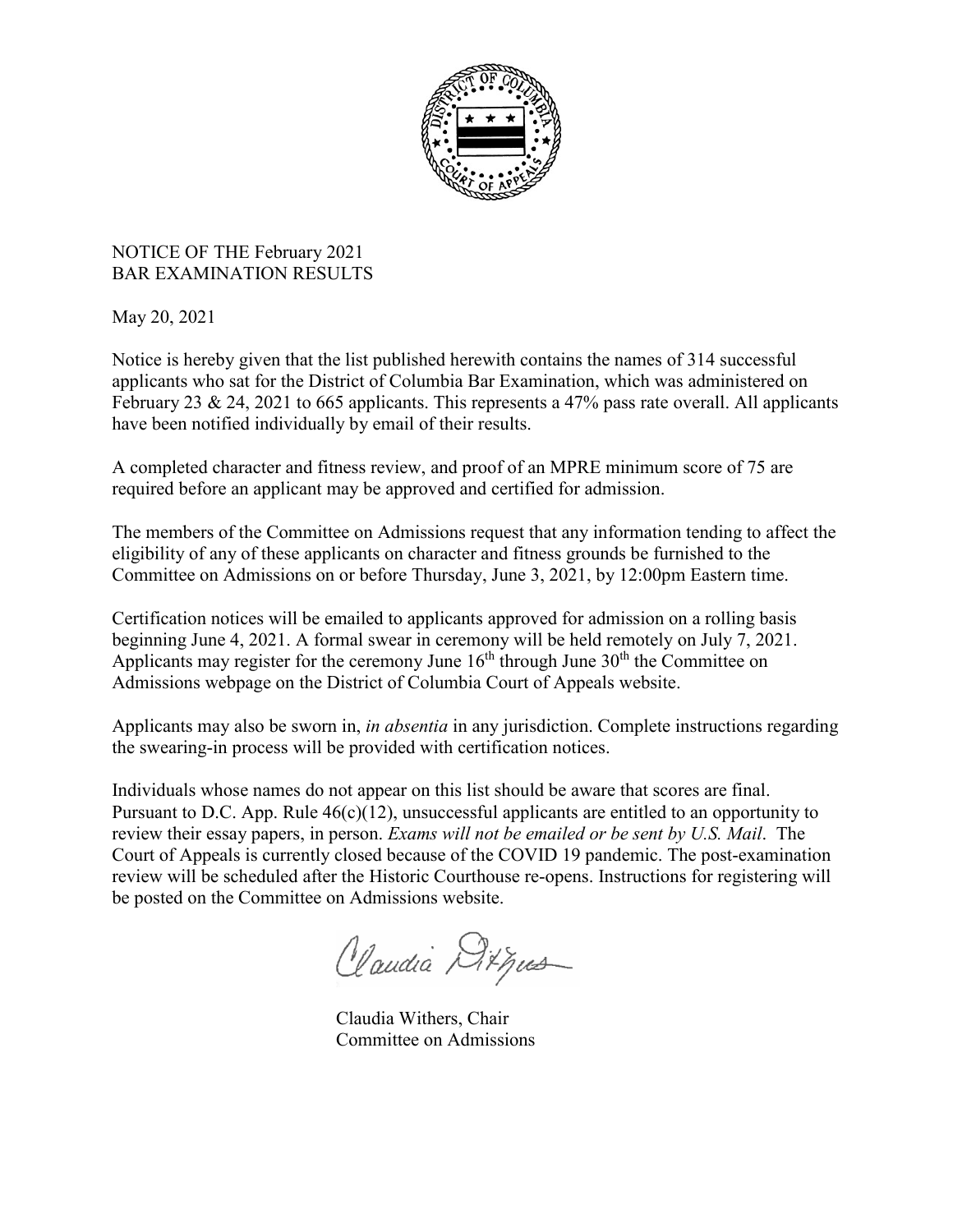Perry Adair Austyn Adams Re'me'sh Adams Sahar Ahmed Byungchan Ahn Khaled Al Tarazi Debritu Alamrew Christopher Alexander Carmel Amero Margarita Arellano-Murgo Adrian Arias Edwina Avbuere Varuni Balasubramaniam Erica Barker Olivia Barket Michael Bartholomew Meghna Batra Cecilia Baxter Randi Bazemore Ashley Becker Aaron Belay Leslie Bennett Carl Bergquist Desiree Bernasconi Bailey Betz Jackson Biesecker Samantha Biggio Latoya Blackwell Kristin Blyckert Michel Bohn Annalise Bonner Kerisha Bowen James Boyle Elizabeth Bradford Helen Bradshaw Judge Brooks Taylor Brown Sonya Bryant Shawana Burris Jonathan Butler Amber Cain Valérie Cambronne Francis Canavan Qin Cao

Yang Cao Bianca Cardona Melendez Thomas Carr Amanda Carrington Colleen Case Sarah Casey Leslie Castello Casey Chalbeck Gabrielle Chavez Jaehyon Cho Yoon Sung Choi Hyungyoon Choi Jae Chul Choi Jiwook Chung Keli Cochran Mary Connelly Rebecca Connolly Joshua Courtney Austin Cromack Alyssa Cross Nicholas Cross Jumoke Dara Tahara Davis Bailey Desmond Joseph Diorio Alicia Dixon Sean Donahue Austin Donohue Erin Downey Shatika Duncan Taylor Eggleston-Williams Maria Angelica Eijo de Tezanos Pinto Ruth El Elsadig Elbadawi Jackson Erpenbach Octavia Farquharson Mary Floyd Victoria Ford Kishma Francis Angelica Frink Edward Fultz Kate Fung Carlos Garcia Medina Kristin Garr

Daniel Gass Meaghan Geatens Bridget Geiger Alexandra Gilewicz Rachael Goldman Alejandra Gonzalez Camila Gonzalez Jonathan Green Jennifer Griffin Jojuan Gross Berk Guler Matthew Gurr You Gyung Gwak Laura Gyamfi Jessica Herrera Merisa Horgan December Huddleston Jonathan Huie In Hyuk Hwang Gabriela Ibanez-Alers Carolyn Iodice Eric Irving Moqadas Islam Antonette Jefferson Hope Jefferson Eunjeong Ji Yinhua Jiang Hiliary Johnson Tahira Jones Renee Jones Evelyn Jung Hyunjin Kang John Karellas Michael Katz Prarthna Kedia William Kelleher Eleanor Kersey Sangjong Kim Euisik Kim Wonkyu Kim YounHee Kim Kwan Woo Kim Hyung-Joon Kim Sung do Kim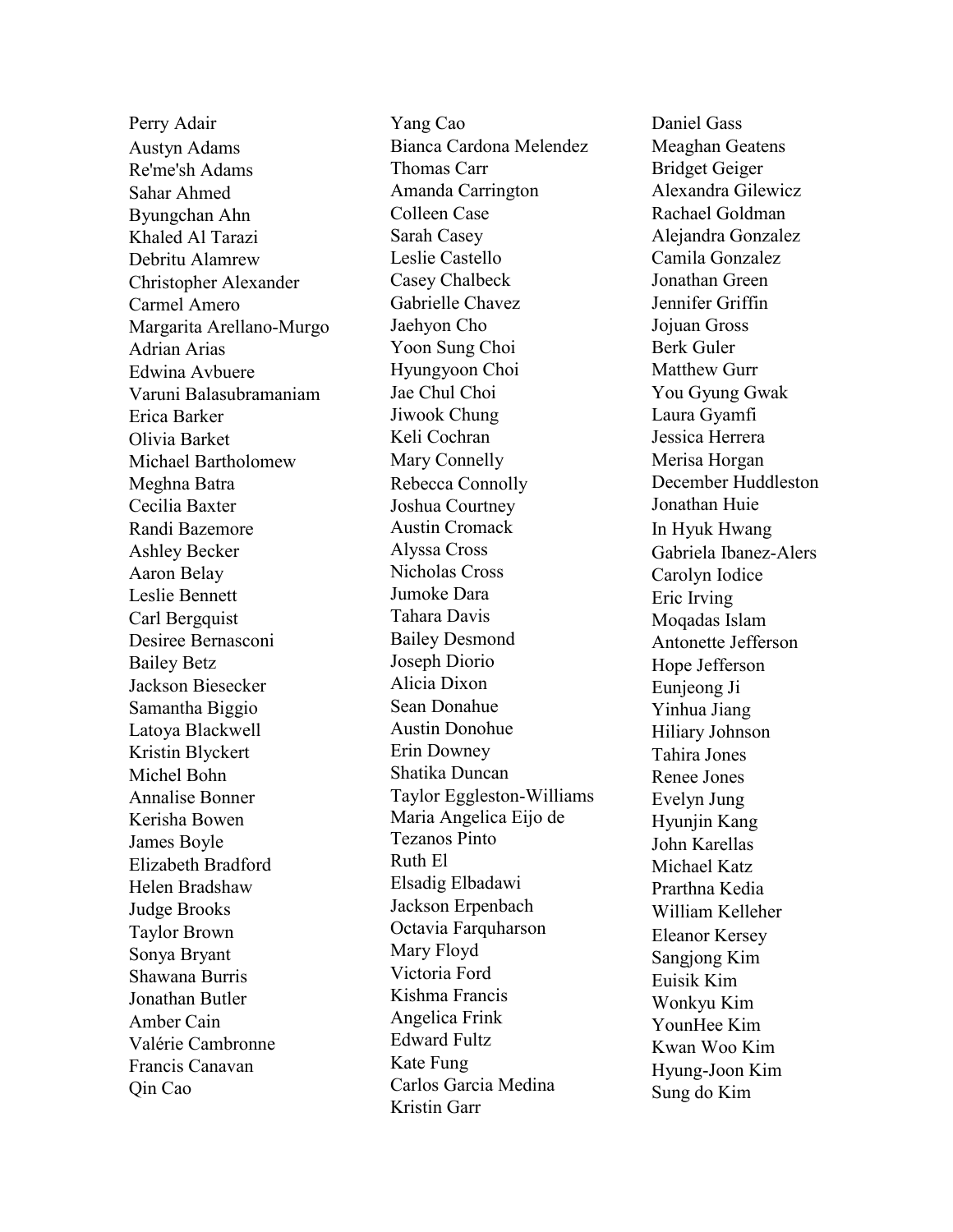Dasol Kim Gyungsun Kim Minkyeong Kim Dongmin Kim Soyeon Kim Hyung Jun Kim Dajeong Kim Seung Joo Kim So Jin Kim Taeyoung Kim Mingyu Kim Ameen Kim Nathan Kingree Seun Ko Caitlin Koury Christopher Krauss Caitlyn Kretzschmar Alina Krugovykh Charles Kuo Gisela Kusakawa Brian Landrum Nathan Lange Jennifer Larsen Bonnie Latreille Bridget Lawson Seungkeun Lee Cheol Wan Lee Sujin Lee Changhwan Lee Ji Hyung Lee Haeun Lee Morgan Lee Eunice Lee Yu Rim Lee Jiwon Lee Da Eun Lee Ka Won Lee Tawanna Lee Taehyun Lee Hyenjung Lee Carly Lenhoff Ryan Levandowski Christine Lewis Yeonsoo Lim

Julea Lipiz Laura Lynn Liptrap-Sandoval Giancarlo Lisciani Rong Liu Margaret Long Michael Lozano Dalton Luke Ryan Malo Stephen Marencic Michael Marshall Jenna Mazzella Maeve McDermott Erika McDonald Kadijah McDowell Algernon McGee Samuel McHale Harold McLendon Kelly McPherson Matthew McVicker Ajay Menon Elica Mojtahed-Zadeh Stephanie Molyneaux Jose Moncada Meaghan Monfort Darrick Monson Alexandra Moody Yeeun Moon Robert Moorman Charity Moultrie Muskan Mumtaz Seyeon Mun Sunyoung Nam Jihong Nam Eliott Nazarian Mariah Nelson Amir Nezaratizadeh Meschelle Noble Daniel Obed Laurel O'Donnell Eniola Olasupo Sarah Oldham Christina Olorunda Keiana Palmer Rohini Pandit Yeonggwang Park

Woori Park Minwoo Park Jonghyun Park Colin Patch Aditya Patel Halie Peacher Blake Pecoraro Hayden Pendergrass Ashley Perry Anna Peterson John Pittman III Michele Poole Daniel Pope Maria Powel Laura Pratt Shelsea Ramirez Thais Ramo Hernandez Nicolas Ramos-Franklin Kerry Rashad Caleb Raspler Taylor Reaves Harrison Richards Valencia Richardson Faith Roberts Cameron Rocha Hamidullah Saahir Emily Sachs Rebekah Salazar Angel Sanchez Valli Sanmugalingam Bradley Schloss Ethan Schmidt Sofia Schrager Lazcano Rebecca Schultz Brandon Schwartz Junho Seo David Sessions Louis Shaffer Fatemeh Shahkolahi Leona Sharpstene Laura Shellum Katrenia Shelly Anisha Sheth Rebecca Shoot Laird Silsby